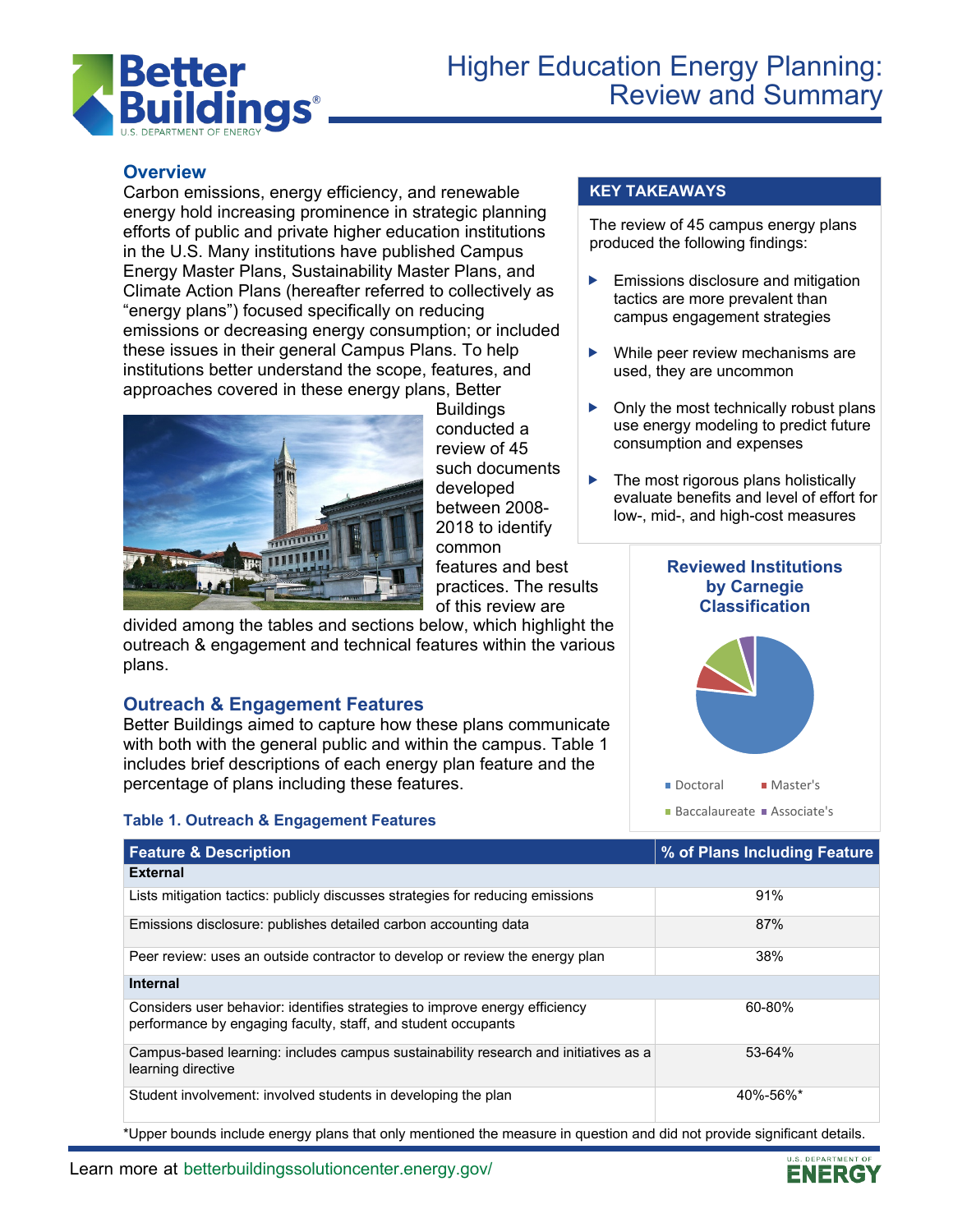

# Higher Education Energy Planning: Review and Summary



While emissions accounting and mitigation tactics are broadly included in the energy plans reviewed, peer review mechanisms are less commonly used and almost exclusively involved hiring an outside engineering or consulting firm to develop the energy plan itself. Better Buildings is aware of only two institutions that both developed a plan in-house and explicitly engaged external experts in reviewing it.

Internal engagement measures targeting the campus population are not universal, though most plans have at

least some elements. In reviewing internal engagement, Better Buildings focused on student and faculty involvement; programs engaging other segments of the campus population (such as facilities and maintenance) were identified in several energy plans, but not tracked. Though difficult to quantify, such programs seem to have potential for both immediate energy savings and long-term social benefits.

#### **Technical Features**

Better Buildings considered the technical features of the energy plans reviewed according to their engagement with energy supply (e.g. energy generation and distribution, district heating and cooling) and energy demand (e.g. controls, modeling, retrofits) measures.

#### **Table 2. Supply- and Demand-Side Features**

| <b>Feature &amp; Description</b>                                                                                                                  | % of Plans Including Feature |
|---------------------------------------------------------------------------------------------------------------------------------------------------|------------------------------|
| <b>Supply-Side</b>                                                                                                                                |                              |
| Considers integrated renewables: investigates or plans to install on-site renewable<br>generation capacity                                        | $80\% - 96\%$                |
| Addresses utility procurement: plans for changes in the source carbon emissions<br>associated with grid electricity                               | $60\% - 73\%$ <sup>*</sup>   |
| Considers cogeneration: evaluates or implements combined heat and power                                                                           | 60%                          |
| Calculates lifecycle costs of implementation plans combining various portfolios of<br>strategies                                                  | $40\% - 69\%$                |
| Develops energy supply and financial models: conducts a rigorous assessment of<br>future campus energy portfolios and their financial performance | $11\% - 31\%$                |
| <b>Demand-Side</b>                                                                                                                                |                              |
| Collects or plans to collect building-level energy use data                                                                                       | 82%                          |
| Conducts building energy audits or commissioning                                                                                                  | 78%                          |
| Establishes a framework for prioritized building retrofits                                                                                        | 73%                          |
| Mandates efficiency targets for new buildings                                                                                                     | $36 - 67\%$ *                |
| Plans for regular, continuous retro-/re-commissioning                                                                                             | $51\% - 67\%*$               |
| Plans or considers implementing building energy management systems                                                                                | 42%                          |
| Plans or performs building energy modeling                                                                                                        | $20\%$ *                     |

\*Upper bounds include energy plans that only mentioned the measure in question and did not provide significant details.